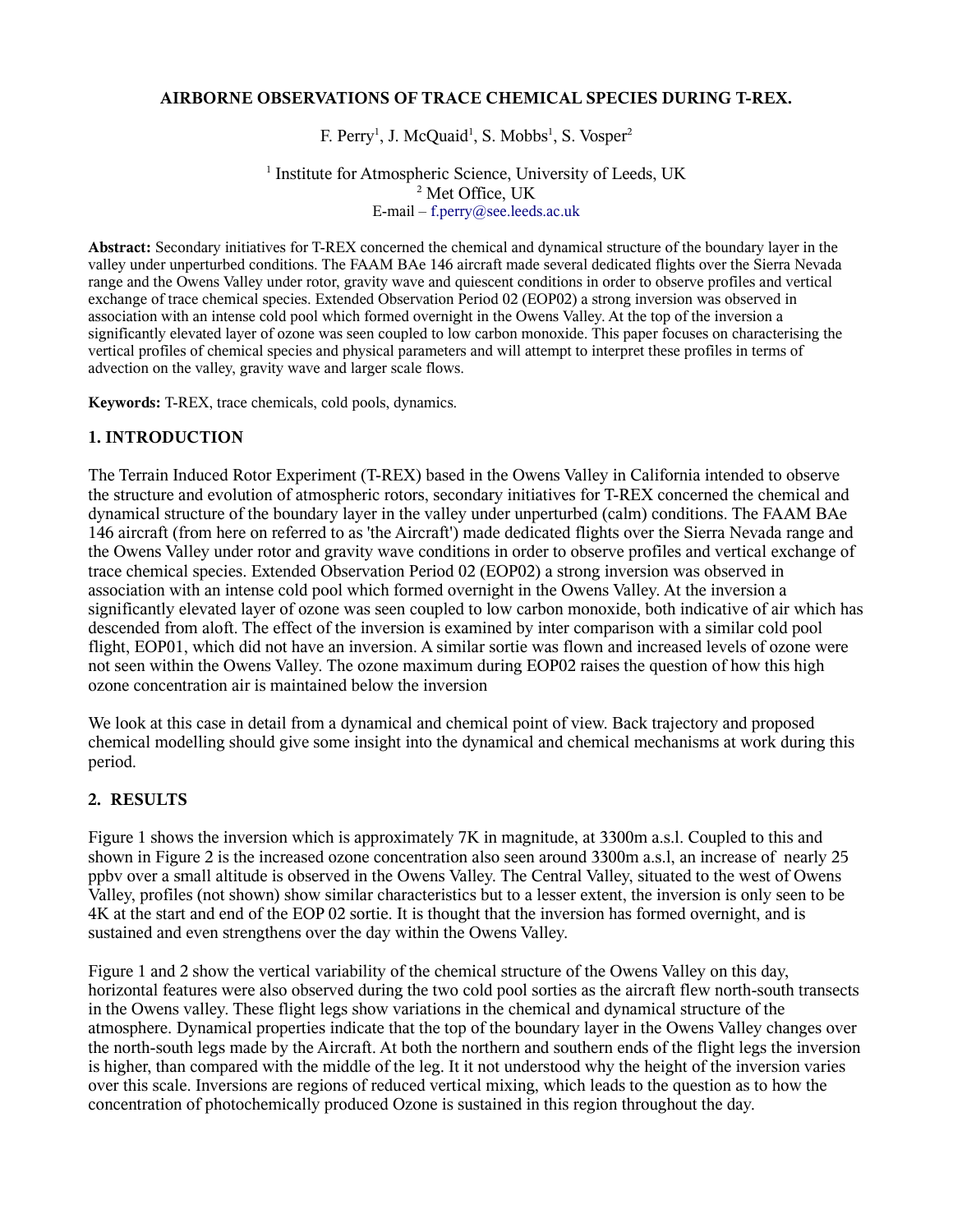

**Figure 1:** Dynamical profiles from the Aircraft, temperature (red line) shows the inversion at approximately 3300m a.s.l., dew point (blue line) in the region of the inversion is reduced. Potential temperature shows (plotted in green) that the inversion region is a stratified layer.



**Figure 2:** Ozone concentration in ppbv from the Aircraft data, plotted as a profile with altitude within the Owens Valley. The Ozone increase can be seen at approximately 3300m a.s.l. This peak in ozone is coupled to a decrease in CO concentration and the temperature inversion in Figure 1



Figure 3: Wind Direction profiles. A series of four radiosonde ascents from Independence Airport, CA during IOP03. Plotted against altitude is wind direction. Development of southerly wind direction can be seen at 3000m throughout the four profiles.